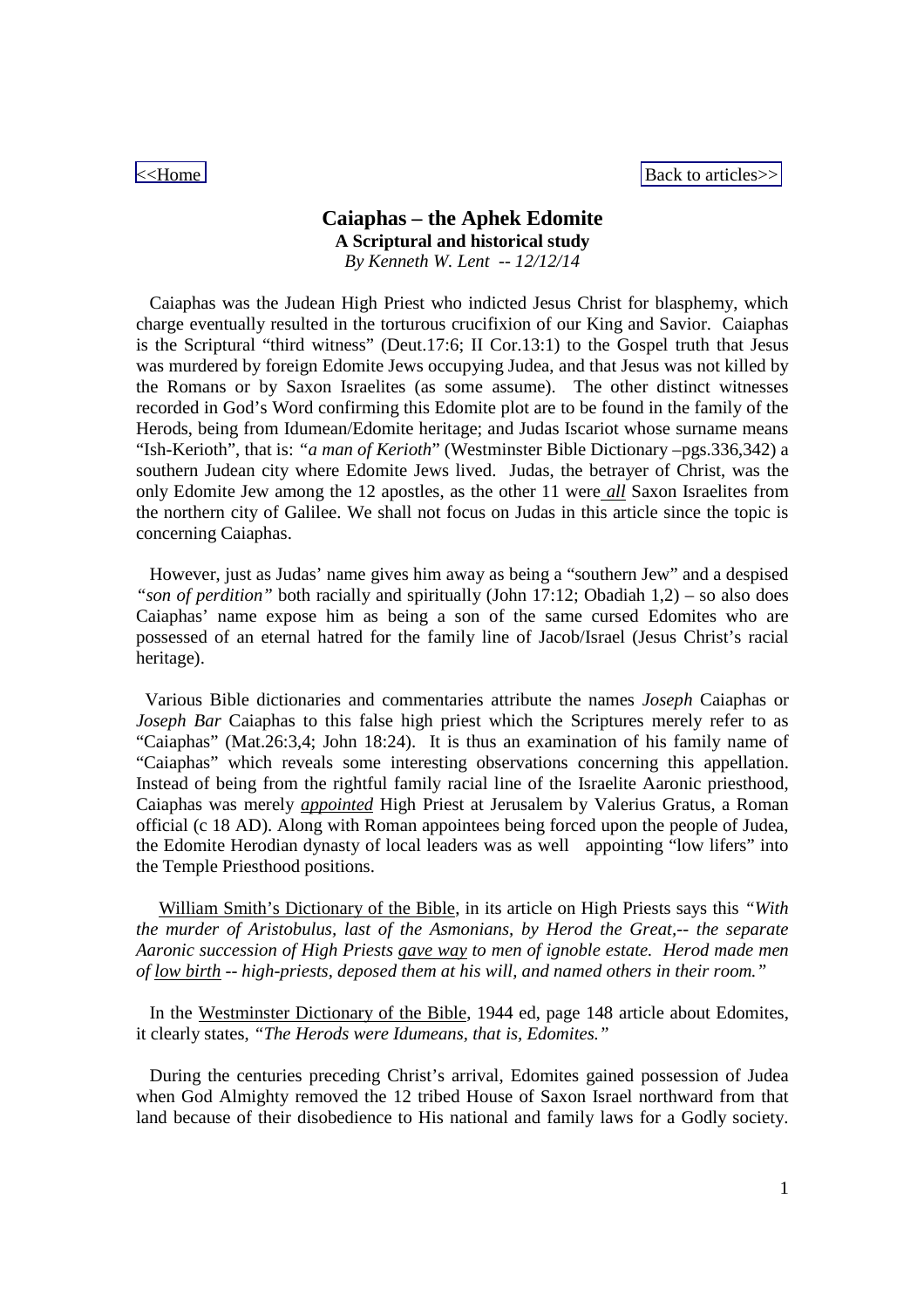Due to the stubborn sins of our own ancestors (Saxon Israel and Judah) Yahweh God allowed the Babylonians and Assyrians to militarily capture the ancient nation of our people, which armies then deported the Israelites/Judahites northward into areas below the Black and Caspian Seas. When this happened the opportunistic Edomites, who lived immediately south of Judea, moved up and into Judea to fill the vacancy and thereupon took on the name of "Jews". By the time Christ was born, this band of Edomite "good ole boys club" had developed a dynasty of religious and governmental power over all of Judea. There were some local Saxon Israelites remaining at this time, but by now Judea had become an established multicultural society run by Edomite priests and Edomite civil officials who were pretending to be true Israelites when, in fact, they were not. Among this group of opportunists we have Antipater and his wife Cypros, Herod the Great, the priests Annas and Caiaphas, Phasaelus, Costobarus, Salome daughter of Antipater, Pheroras the tetrarch, Herod Antipas, Archelaus, and some others of this close knit group of shadow government controllers of Judea. (sources are from The Holy Scriptures and Josephus' Antiquities)

Back then names meant something, and Caiaphas' name meant a lot. As we break it down linguistically, the name Caiaphas is derived from two words: 1) the Greek word KAI; and 2) the Aramaic name APHEK. "Kai" meant *"and, also, indeed, likewise, (plus similar variant others);* while "Aphek" was *the name of a city*. In the ancient Greek language the last letter of a surname was usually changed to the Greek letter "C" (sigma) pronounced as "s" in English, to denote a masculine person. "A" and "E" were similarly interchangeable, thus we have the grammatical transformation of Kai-Aphek to that of Kai-Aphec or Aphac – pronounced *KaiAphas*. (note that the name "Matthew" in Greek becomes "Matthaios" see Strong's #3156; "Elijah" becomes "Elias" see Strong's #2243; "Zechariah" becomes "Zacharias" see Strong's Heb.#2148 & Grk.#2197; etc.)

Furthermore, when observing the Greek from an English translator's view we know that the Greek letter S "sigma" (C), *looks like* our English letter "C" which can have an "s" *or* "k" sound in English. The word "circle" is a good example where our "c" has both an "s" sound and a "k" sound within one word. Thus "Kai – *Aphac*" is either and both *Aphas, Aphak*, or *Aphek.* In the entire Scriptures there is only one other word that identifies with the Hebrew/Aramaic root word of the last half of Cai-aphas' name, precisely the city of Aphek(c) a town near the ancient border of the Philistines. We will address this city shortly, but let's take a look at Caiaphas' name in the Greek text.



Greek Elements Concordance 1985, page 43 *(red underline added)*

Above we have a 1<sup>st</sup> century Greek Lexicon's Koine Greek illustration of the word KAI meaning *"and, also, too",* with Strong's Concordance #2532 including meanings of *"even, indeed, likewise, moreover,* and other similarly related words.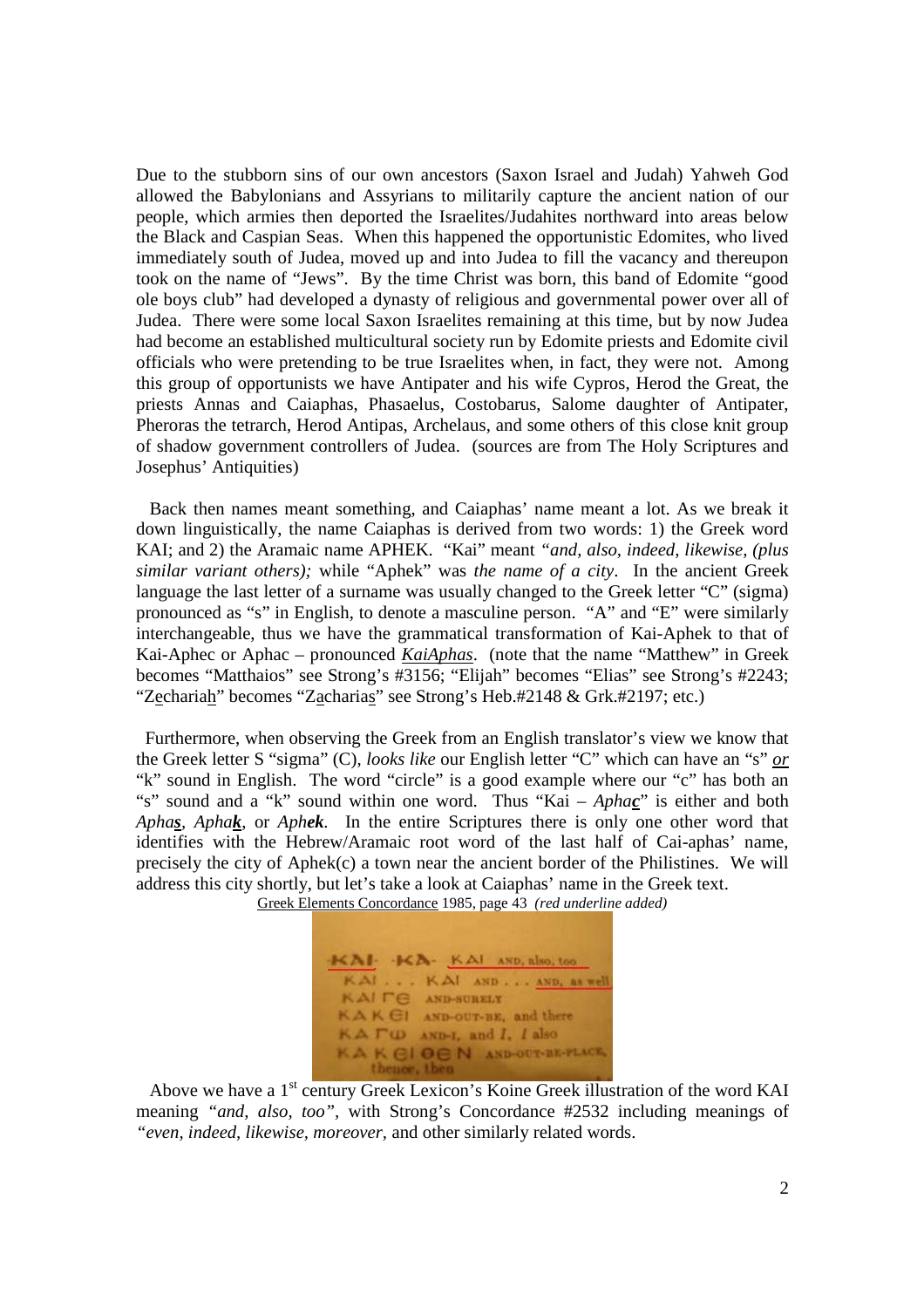After KAI, the next Bible word shown in the Greek Lexicon dictionary is that of Caiaphas:

N AND-IIF-JEVER, and . . isher **TIENT E KAI AEKA TON** fifteenth TE CCAP EC KAI AEKA' **TENth**, fourteenth **CAIAOAC** CALAPRAS **KAIN.** KAIN ON NEW **KAINOTHC SEWHEEL BEW** 

The first half root word of "KAI" ("*also, indeed", etc.)* is clearly obvious. The second half (last 4 letters) is pronounced "Aphas" or as we would view it in English "Aphac(k)". Bible dictionaries record that "Aphak" is Hebrew for the city Aphaca, which in its Aramaic sister tongue is none other than the city Aphek. (source: Westminster Bible Dictionary, 1944 ed. pp. 32,33), and this city is listed in Gesenius' Hebrew/Chaldee Lexicon p.72b as *"a royal city of the Canaanites"*. [Listed as interchangeable with its feminine word "Aphaca", the "ac" implies a  $1<sup>st</sup>$  declension fem. Genitive case like this:  $>$  "OF Aphek"]

Therefore linguistically based on solid lexicon references we see that the name "Caiaphas" (Kai-Aphac) literally means *"[also, indeed]--[of Aphek]",* precisely as Judas Iscariot's name purposely reveals that he was a man of the city Kerioth. (Judas Ish-Kerioth). Both of these areas were demographically non-Israelitish, and moreover they were Canaanite/Edomite populated.

## **The Herodian Idumean (Edomite) connection with the city Aphek**

The New Testament Greek word for Edomite is Idumean. The ruling class governmental family in Judea at the time of Christ was dominated by the Idumean Herod family, much as the Jewish European Rothschilds control the world's money manipulations today. The Herods had murdered the last of the remaining local Israelite priests in the decades before Christ arrived, and also did the same with the judicial Israelite court judges of the Grand Sanhedrin in order to secure their grip over all Judea. When news of the Christ Messiah being born reached Herod King of Judea, Herod sent a "swat team" to Bethlehem to kill all the infants in an attempt to assassinate the child Jesus. (Mat.2:16)

Not only did this Edomite elite control the geographic area of the former land of Judah (Judea) including the locations of Jerusalem and Hebron, they retained the northwest trade routes and military routes to the northwest of Jerusalem as well. **Aphek** was a key city strategically positioned along ancient Philistine borders where Romans subsequently had built a network of roads headed north into the merchant routes running up the coast of the Mediterranean Sea. It was also beautifully located near a river in the hills and was continually visited and inhabited by the Edomite Herodian clan as a "get-away" from their governmental affairs in Jerusalem. (Somewhat like Tahoe in Nevada is a retreat for Hollywood Jews who conduct their businesses in California.)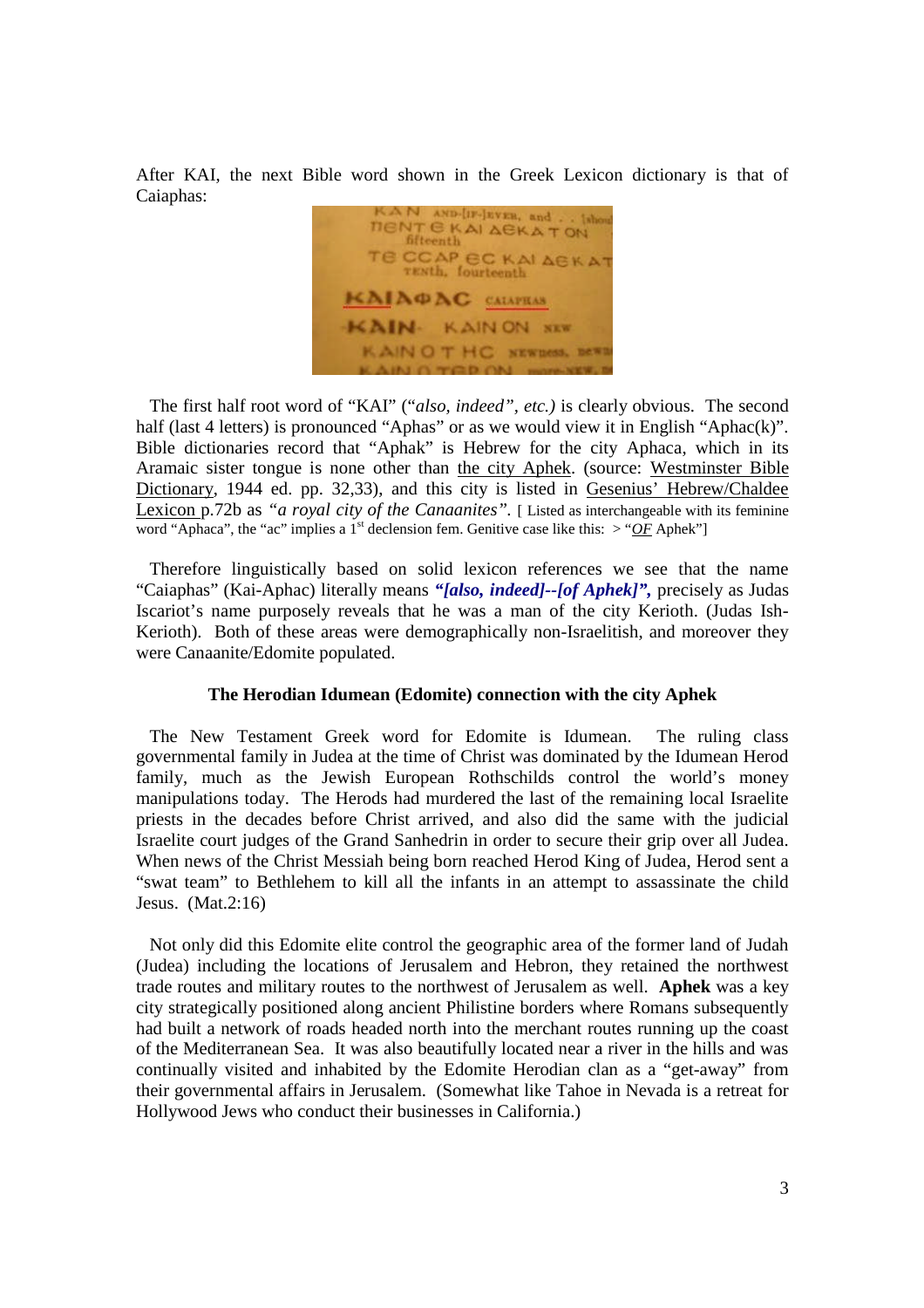We know that Aphek was within this Edomite well traveled area from recorded historical accounts of that time. They weren't just living south of Judea. They had a "lock" on "vacation spots" and trade route locations. From Heinrich Ewald's *The History of Israel* (published in London 1874), extract from Vol.5, pp. 80-82, the following is noted:

*" … the Idumeans … were Israel's most bitter foes … we actually find them in possession of important portions of the ancient territory of Judah and Israel even as late as in the times of the Macabees, and we shall see more clearly hereafter how hotly the doubtful contest for these districts was maintained between the Idumeans and Israel, even in these later times. They were then in possession of the whole of the southern part of the old kingdom of Judah … Hebron, up to the former territory of the Philistines to the west; but even further northeast of Jerusalem, between Jericho and the territory of the inhabitants of Samaria .. they occupied a tract of land extending to the Jordan, with Acrabat as its capital …"*

When we triangulate these Idumean (Edomite) owned and financed areas on a Bible map we see (below) that Aphek is well within the western trade route districts necessary to influence the merchant businesses running northward to Tyre, Sidon, Byblos, and similar important locations.



**But there's even more -- to the Herodian political and religious club Aphek was a city of their heritage and memorial establishment.** (So much so, that they renamed Aphek: "Antipatras")



4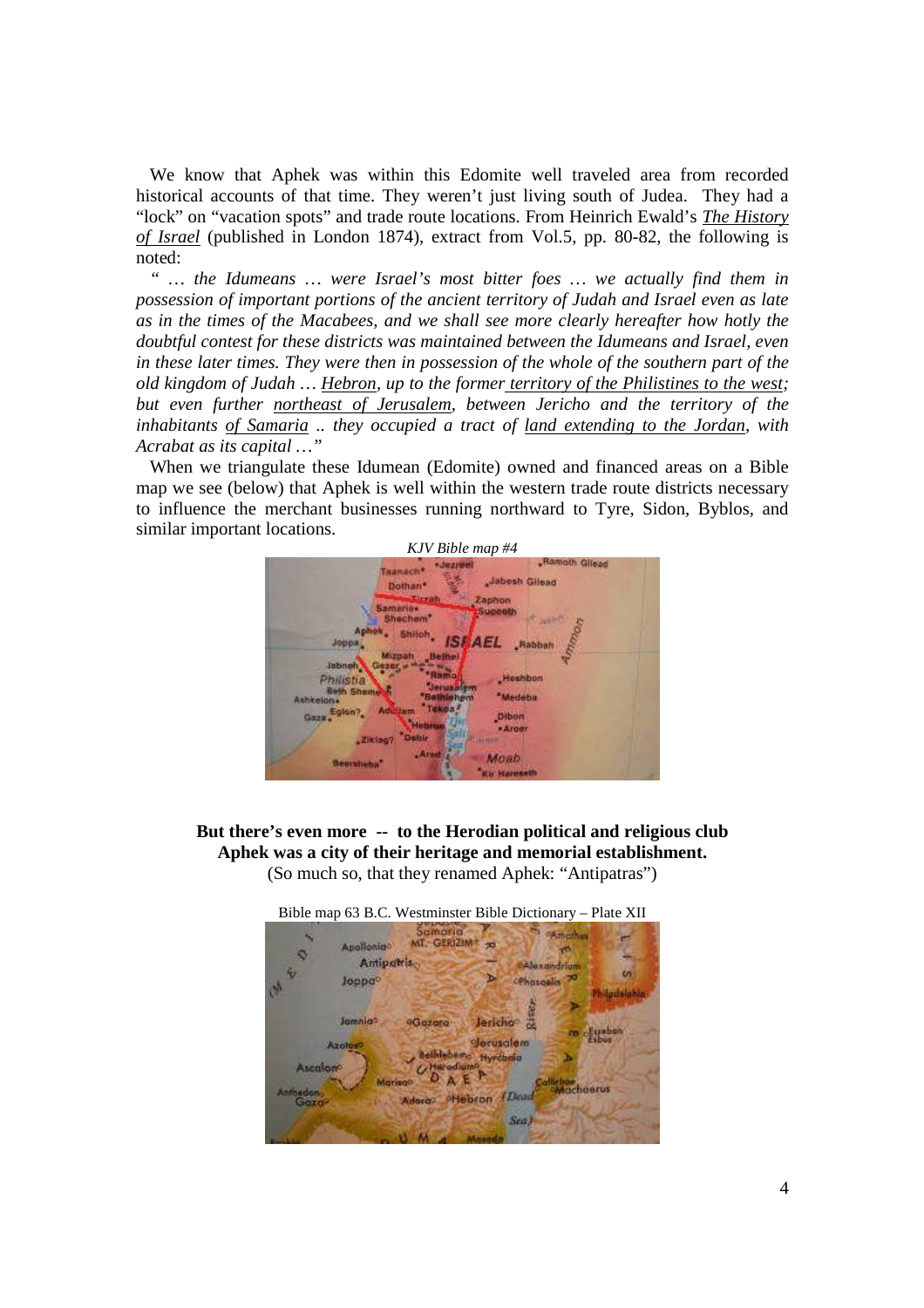Here is a commentary historical note at *Bibleplaces.com* from their pictorial study entitled "Aphek/Antipatris" (Herod's city):

#### *Aphek/Antipatris*

*"Aphek has always been a strategic fortress because of its geographical location. It lies at the headwaters of the Yarkon River, which blocks traffic on the coast and forces the International Coastal Highway through a narrow funnel between the river and the mountains….The two coastal routes south of Aphek are forced to converge here and continue on to Mount Carmel."*

## *Herod's City*

*"When Herod the Great became king (37-4 BC), he rebuilt Aphek and named the city Antipatris after his father Antipater. Archaeological work has revealed the city's Cardo, with shops on both sides of this main street."*

"Antipatras", was the "shopping mall fun ground" for the Edomite Jews running all of Judea from Jerusalem. It doesn't take much to figure why Caiaphas, a man whose family name itself actually denotes *Aphek,* had fit so well into the Herodian Idumean scheme of things. *"Indeed, also"* he was one too. *Kai - Aphek*

The Romans were looking for opportunistic cronies to rule Judea and the Edomite/Idumeans who now occupied this land once governed by Godly Israelites would fit the bill nicely. Antipater was made procurator of Judea by Caesar in 47 B.C. (Jos. Antiq. Xiv 8), while Caiaphas was appointed High Priest by the Roman official Valerius Gratus in 18 A.D. The list is too long to mention how many other Idumeans were appointed by Romans and other Idumeans to solidify their grip on Judea, but by the time Christ had arrived the Herod family strangle hold on Judea had created a dynasty for themselves and their close friends.

In closing, there is one last interesting point about the name "Caiaphas" that should be brought to light. Primarily it is a combination of the Greek word KAI and the Aramaic word APHEK, however in the local vernacular among the Judean people at that time, when these two multilingual words were *combined* they had produced the purely Greek word "Kaiaphac" (Caiaphas) and it also amazingly meant *"Physiognomist"* according to the Westminster Bible Dictionary 1944 ed., pg.84 concerning the meaning of this appointed High Priest's name. Physiognomy is defined as *"The face or feature as revealing character or disposition".--* (Britannica World Language Dictionary,1957. ed.)

Yes, the remaining Saxon Israelites in Judea knew who and what Caiaphas was. In the totality of his name he was known to the everyday people as:

## **"indeed of Aphek, look at his face" !**

*( street paraphrased: "certainly, look, another Edomite ruler")*

It was *that* obvious in his demeanor and facial features. He had our King murdered. *End*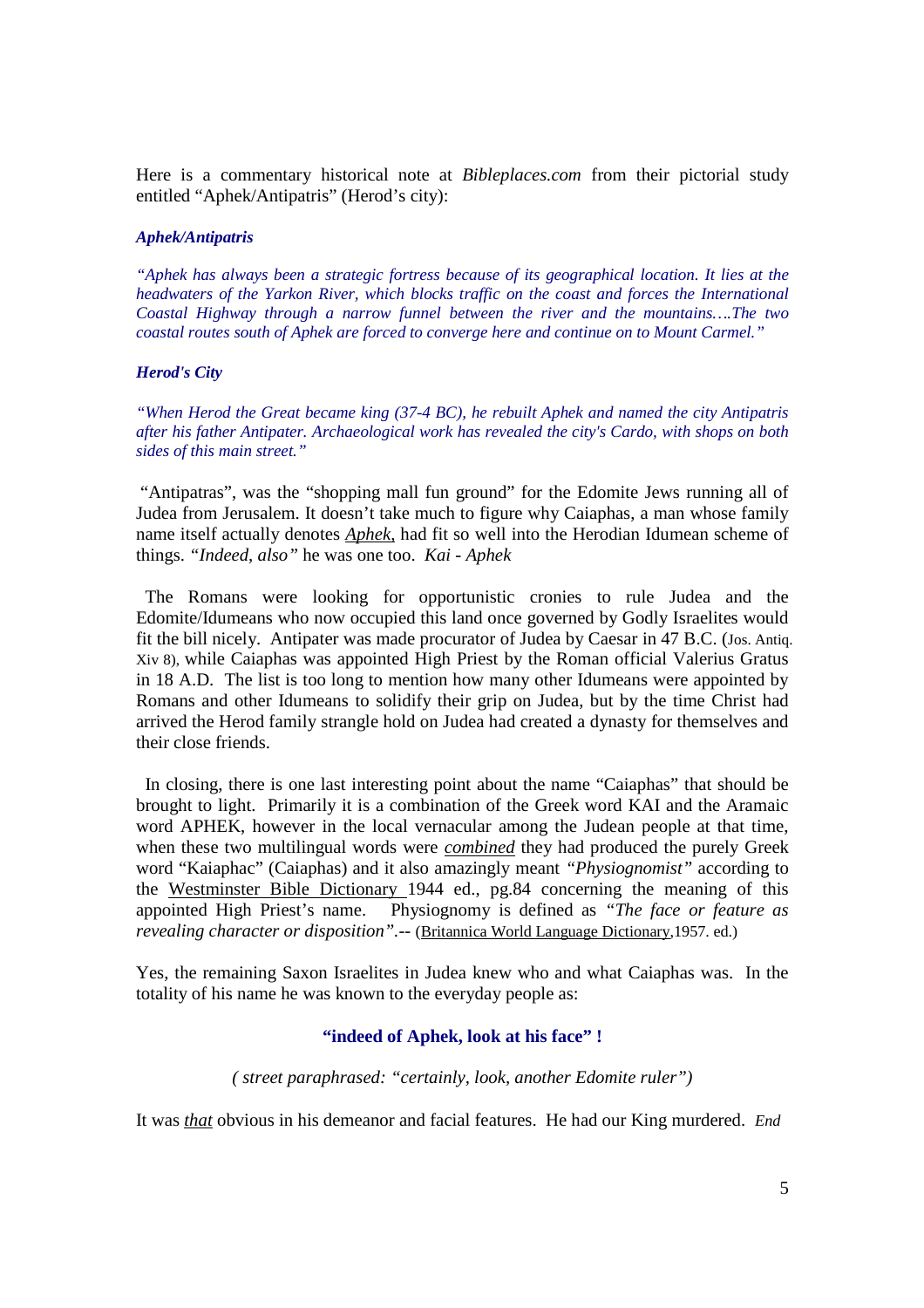Addendum: These are some added notes for Scripture research enthusiasts. They were not included in the main article so as to not digress from the essential topic. Below are a few more relevant facts that provide yet more links in a chain of evidence as to Caiaphas' Edomite heritage. In the main article I stated the following: "In the entire Scriptures there is only one other word that identifies with the Hebrew/Aramaic root word of the last half of Cai-aphas' name, precisely the city of Aphek(c) <sup>a</sup> town near the ancient border of the Philistines." from page 2, paragraph 3 – this article, author's comment. Let's more fully expand on that line of study.

This does not mean that there aren't some other words in Hebrew (or later Aramaic) that carry the prefix letters and verbal sound of "—aph (af)", as there are a few. What the original language Scriptures do show however is that with respect to what we know about this family name "Caiaphas", that only one city with this root (out of all Bible cities) becomes "target specific", i.e. only the root word for Aphek (a demographic location) becomes germane to the subject. Moreover, in identifying Caiaphas' name we know that we are looking for a city/town/location (and not just a singular "af-" word) because of his whole name. The New World Encyclopedia informs us: "His full name was Yosef Bar Kayafa (Hebrew *פאָ ּיָקַ רּבַ יוסף*(, which translates as Joseph, son of Caiaphas." - - and that "Caiaphas is <sup>a</sup> family name". That is, he was an offspring (son) in the Caiaphas family line. Of this false high priest's complete name, the middle name of BAR requires attention.

[Note: Kay-afa; "afa" being the stem root of the city, and "k" ultimately added completing as "af-k". "K" in Hebrew is the numeral 100 which our Master explains reveals fulness of fruit. "Even so every good tree bringeth forth good fruit; but <sup>a</sup> corrupt tree bringeth forth evil fruit" –i.e. its people and their demeanor. "Wherefore by their fruit ye shall know them." (Mat.7:17-19) There is good and bad fruit. "And other fell on good ground and sprang up with it, and bare fruit an hundredfold."(Luke 8:8). "Now the Philistines gathered all their armies to Aphek – by hundreds and by thousands" (I Sam.29:2) AF-K (a lot of bad fruit there, hundred fold). What the "af" is in AF-K we will shortly see – but first let's continue now with "BAR"]

According to Gesenius' Hebrew/Chaldee Lexicon, 1949 ed., p.138, BAR holds the definition of both "son" and "field/plain/country". As in, "who and where". "Joseph BAR Caiaphas" specifically points us to look for a family that was from a "plain- country" location. It is in this respect that Caiaphas' name can only come from one root word location, as we have seen – Aphek. And just where was Aphek located? It was from the BAR of the Plain of Sharon. Quote, "Aphek  $-A$  town in the Plain of Sharon. See Antipatris." from Westminster Bible Dictionary 1944 ed. p.33. (also -- another affirmation that Aphek is Antipatris). It is the only town in our Bible's texts connected to Caiaphas's "BAR" name (who, where). The pieces of the puzzle fit neatly, but your ministers and rabbis aren't talking. (I suspect that the bought and paid for clergy don't know and don't care, and that the scholar Theology Doctorate Bishops and Kabalah Talmudists aren't about to tell you)